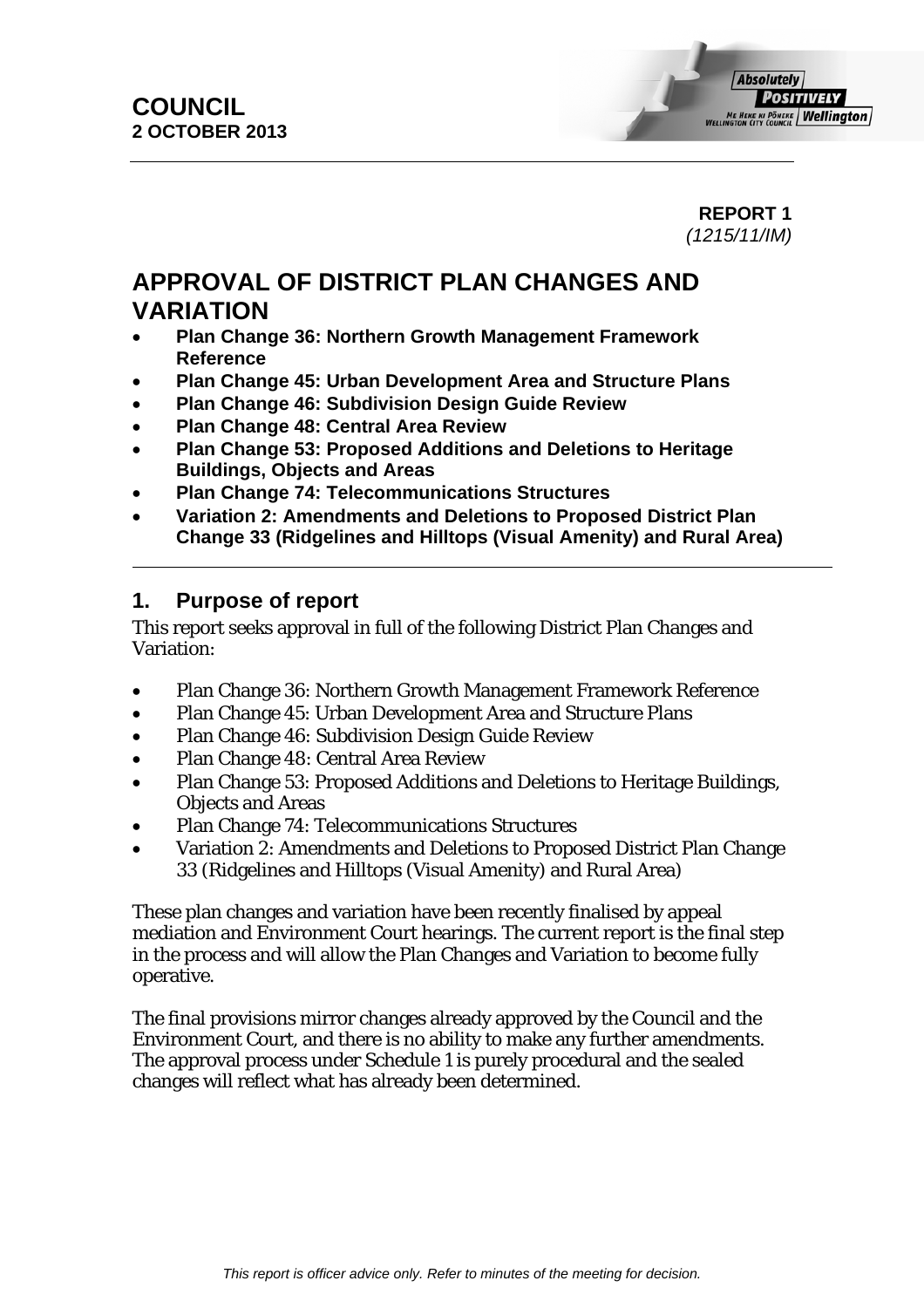# **2. Recommendations**

Officers recommend that the Council:

- *1. Receive the information.*
- *2. Agree to approve the following Plan Changes and Variation in full, in accordance with clause 17 of Schedule 1 to the Resource Management Act 1991:* 
	- *Plan Change 36: Northern Growth Management Framework Reference*
	- *Plan Change 45: Urban Development Area and Structure Plans*
	- *Plan Change 46: Subdivision Design Guide Review*
	- *Plan Change 48: Central Area Review*
	- *Plan Change 53: Proposed Additions and Deletions to Heritage Buildings, Objects and Areas*
	- *Plan Change 74: Telecommunications Structures*
	- *Variation 2: Amendments and Deletions to Proposed District Plan Change 33 (Ridgelines and Hilltops (Visual Amenity) and Rural Area)*
- *3. Agree that the Plan Changes and Variation will become operative on Wednesday 16 October 2013.*

# **3. Process**

Under clause 17 of the Schedule 1 of the Resource Management Act 1991, the Council is now required to approve the operative provisions and this will be given effect to by official sealing of the documents. Because of the volume of the changes, the amended sections of the District Plan have not been appended to this report. Copies are available for inspection at Democratic Services.

The final provisions mirror the text changes already approved by the Council and the Environment Court, and there is no ability to make any further amendments at this stage. The approval process under Schedule 1 is purely procedural and the sealed changes will reflect what has already been determined.

In addition, under clause 20 of Schedule 1 the Council is required to publicly notify the date on which the Plan Changes and Variation become operative. The operative date must be at least 5 working days after the date on which the Council has publicly notified its intention to make the plan change operative. In this case, the public notice will be included in the "Our Wellington" page on Tuesday 8 October 2013 and the operative date will be Wednesday 16 October 2013.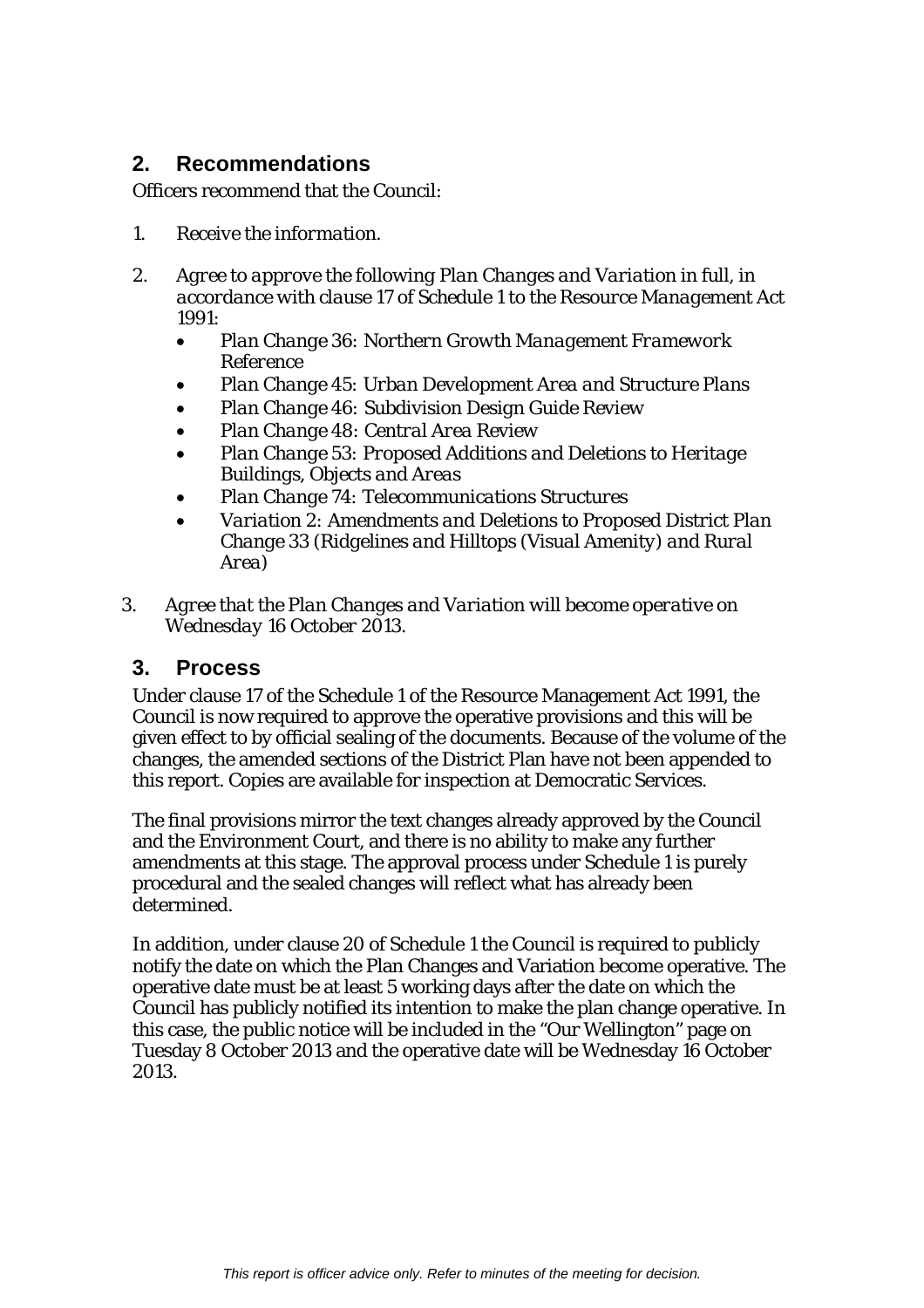# **4. Discussion**

#### *4.1. Plan Change 36: Northern Growth Management Framework Reference*

Plan Change 36 was notified in June 2005, with the aim of incorporating the Northern Growth Management Framework (NGMF) into the Residential and Rural Area policies of the District Plan. The NGMF is a strategic document to guide the future development of the northern suburbs of Wellington City. It establishes a set of growth management principles, identifies areas generally suitable for development, and proposes an implementation programme for planned urban expansion.

11 submissions and 4 further submissions were received. A hearing was undertaken in October 2005 and the Council's decision was notified in February 2006. It was subsequently discovered that some of the recommended wording changes in the explanatory statement to Policy 14.2.1.1(a) were in error. This led to the original decision being revoked by Council and replaced by a decision which was notified on 20 September 2006. Subsequent to this, an appeal was lodged by T B Wood, N E Wood and P J Willis, which intermingled with appeals against Plan Changes 36 and 45, as well as Variation 2 to Plan Change 33 and Resource Consent SR162973. These appeals were resolved by a Consent Order on 5 September 2011, which resulted in a reversal of the Resource Consent decision, but no alterations to any Plan Changes.

#### *4.2. Plan Change 45: Urban Development Area and Structure Plans*

Plan Change 45 was notified in September 2006 to manage land identified as an Urban Development Area and assist the implementation of the Northern Growth Management Framework. It introduces new Chapters 27 & 28 into the District Plan with provisions for the Urban Development Area, as well as a Structure Plan for Lincolnshire Farm.

Submissions were heard in August 2007 in conjunction with Plan Change 46 and Variation 2 (Amendments and Deletions to Proposed District Plan Change 33 (Ridgelines and Hilltops (Visual Amenity) and Rural Area). 21 submissions and 4 further submissions were received. The Council's decision was notified in March 2008. Five appeals were lodged. All appeals have now been resolved by consent orders through negotiation and/or mediation. Four appeals resulted in changes to zoning and a range of provisions.

## *4.3. Plan Change 46: Subdivision Design Guide Review*

Plan Change 46 was notified in September 2006 and revised the Subdivision Design Guide to bring it in line with more recent thinking on subdivision design and development. The Subdivision Design Guide will be used in conjunction with structure plans for large greenfield subdivisions in the northern suburbs, but will also be applied to large infill subdivisions elsewhere in the city.

14 submissions and 2 further submissions were received. As mentioned above, a hearing was held in August 2007 in conjunction with Plan Change 45 and Variation 2. The Council's decision was notified in March 2008 and appealed by Lincolnshire Farms Limited and Woodridge Estate Limited. These appeals were resolved by a consent order in May 2011, with amendments to two guidelines.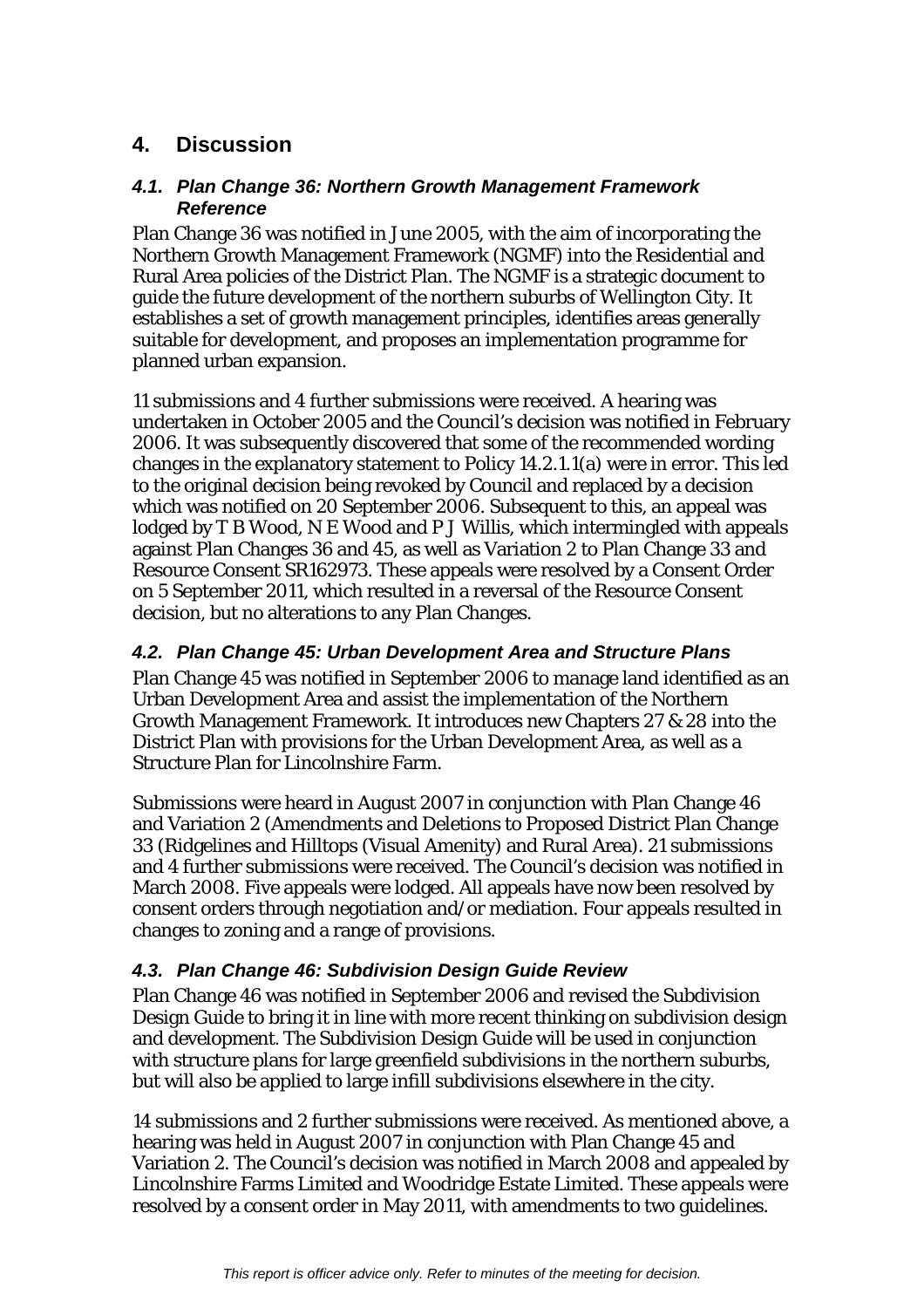## *4.4. Plan Change 48: Central Area Review*

Plan Change 48 was notified in September 2006 and received 91 submissions and 19 further submissions. Decisions on submissions were made in October 2007. Plan Change 48 replaces operative Chapters 12 and 13 in the District Plan. The basic philosophy underpinning the management of the Central Area environment remains unchanged. However, a number of significant changes to the Central Area provisions have been made to improve the effectiveness of the District Plan.

Eleven appeals were received on Plan Change 48. By September 2012, eight appeals had been withdrawn or resolved through negotiation and/or mediation. At this stage, Plan Change 48 was made partially operative in order to give full effect to the undisputed parts of the proposed chapters. The remaining three appeals have subsequently been resolved by consent orders.

# *4.5. Plan Change 53: Listed Heritage Buildings*

Plan Change 53 was notified in December 2006 and received 21 submissions and six further submissions. The Plan Change proposed the addition of 50 buildings and objects to the District Plan Heritage List. Decisions on submissions were made in October 2007 and were subsequently appealed. On 10 July 2009, Council made Plan Change 53 partially operative. This finalised the majority of the Plan Change, with the exception of 234 and 240 Oriental Parade, which were still subject to appeal. This appeal was resolved by a consent order in October 2012 and the Plan Change is now ready to be made fully operative.

## *4.6. Plan Change 74: Telecommunications Structures*

Plan Change 74 was notified in September 2009 to amend District Plan rules managing telecommunication structures (e.g. masts, antennas and cabinets). This includes rules on where structures can and cannot go and how tall they can be. These changes will bring the Plan's rules more in line with the national environmental standard for telecommunication structures. The changes also increase protection for residential communities from the potential visual effects of these structures.

14 submissions and 33 further submissions were received on the Plan Change. A hearing was held in February 2010 and Council's decision was notified in May 2010. Appeals were lodged by the New Zealand Transport Agency (NZTA), Telecom NZ Ltd and a group of organisations with an interest in amateur radio. The appeals by NZTA and Telecom were resolved by consent orders through negotiation and/or mediation. The appeal by the amateur radio groups went to Environment Court hearings. The final decision was released in March 2013 and declined the appeal, with the exception of minor amendments which had been agreed during negotiations.

## *4.7. Variation 2: Amendments and Deletions to Proposed District Plan Change 33 (Ridgelines and Hilltops (Visual Amenity) and Rural Area)*

Variation 2 to Plan Change 33 was notified in September 2006. This arose from the introduction of Plan Change 45, which identified the need to make a number of consequential alterations to the Rural Area provisions, which were then being amended by Plan Change 33. Six submissions were received on Variation 2, in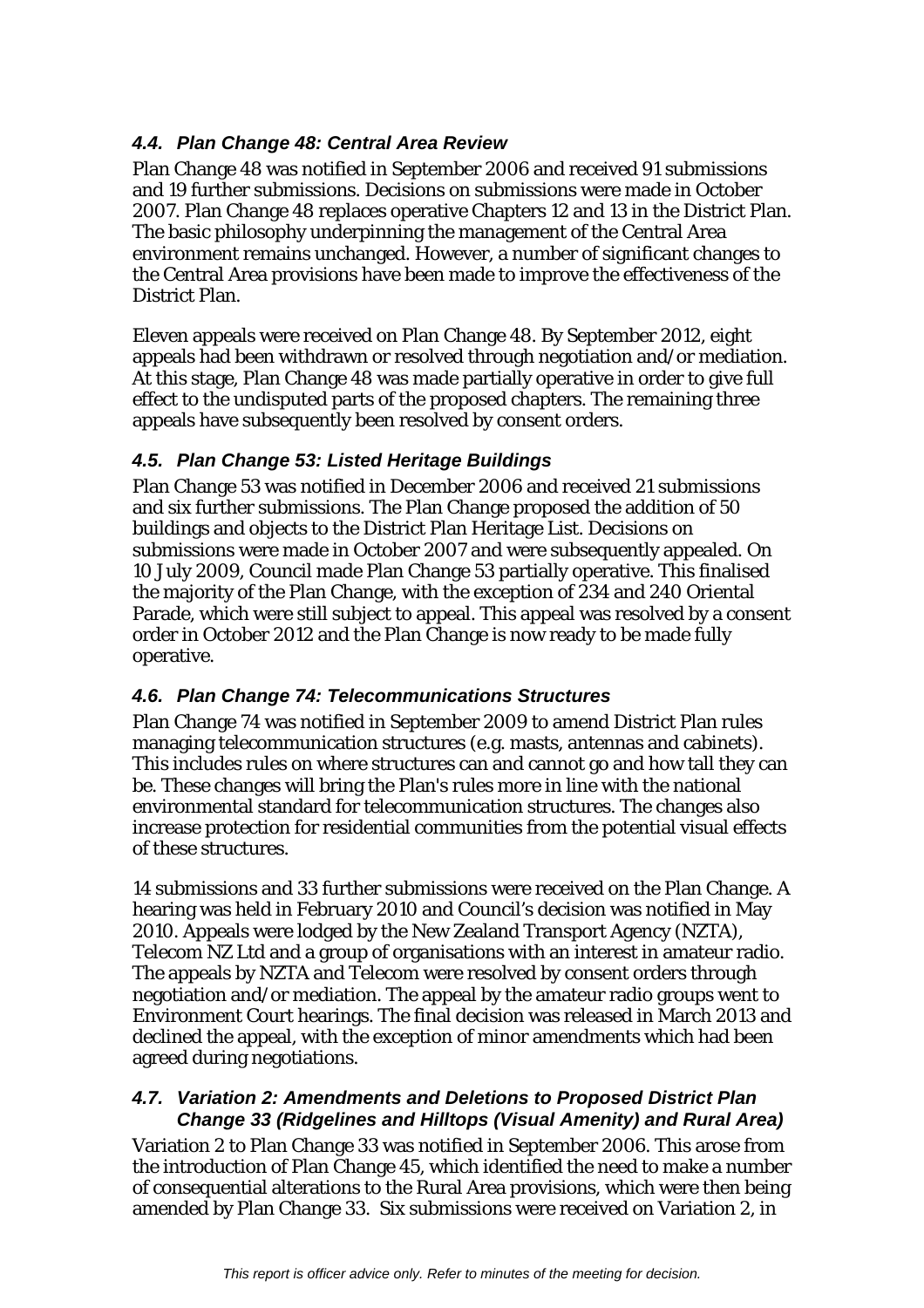addition to one further submission which was not accepted, as it was a copy of an original submission and did not support or oppose any other submission. A hearing was held August-September 2007. The Variation was appealed by T B Wood, N E Wood and P J Willis alongside their appeals against Plan Change 45, which has subsequently been resolved via consent order.

# **5. Conclusion**

It is recommended that the following District Plan Changes and Variation are made fully operative, in accordance with clause 17 of Schedule 1 to the Resource Management Act 1991:

- Plan Change 36: Northern Growth Management Framework Reference
- Plan Change 45: Urban Development Area and Structure Plans
- Plan Change 46: Subdivision Design Guide Review
- Plan Change 48: Central Area Review
- Plan Change 53: Proposed Additions and Deletions to Heritage Buildings, Objects and Areas
- Plan Change 74: Telecommunications Structures
- Variation 2: Amendments and Deletions to Proposed District Plan Change 33 (Ridgelines and Hilltops (Visual Amenity) and Rural Area)

There is no scope for change at this stage, as this process is purely procedural and reflects previous Council and Environment Court decisions.

Contact Officers: *Andrew MacLeod – Manager, District Plan and Nathan Stocker – Planning Officer, District Plan*